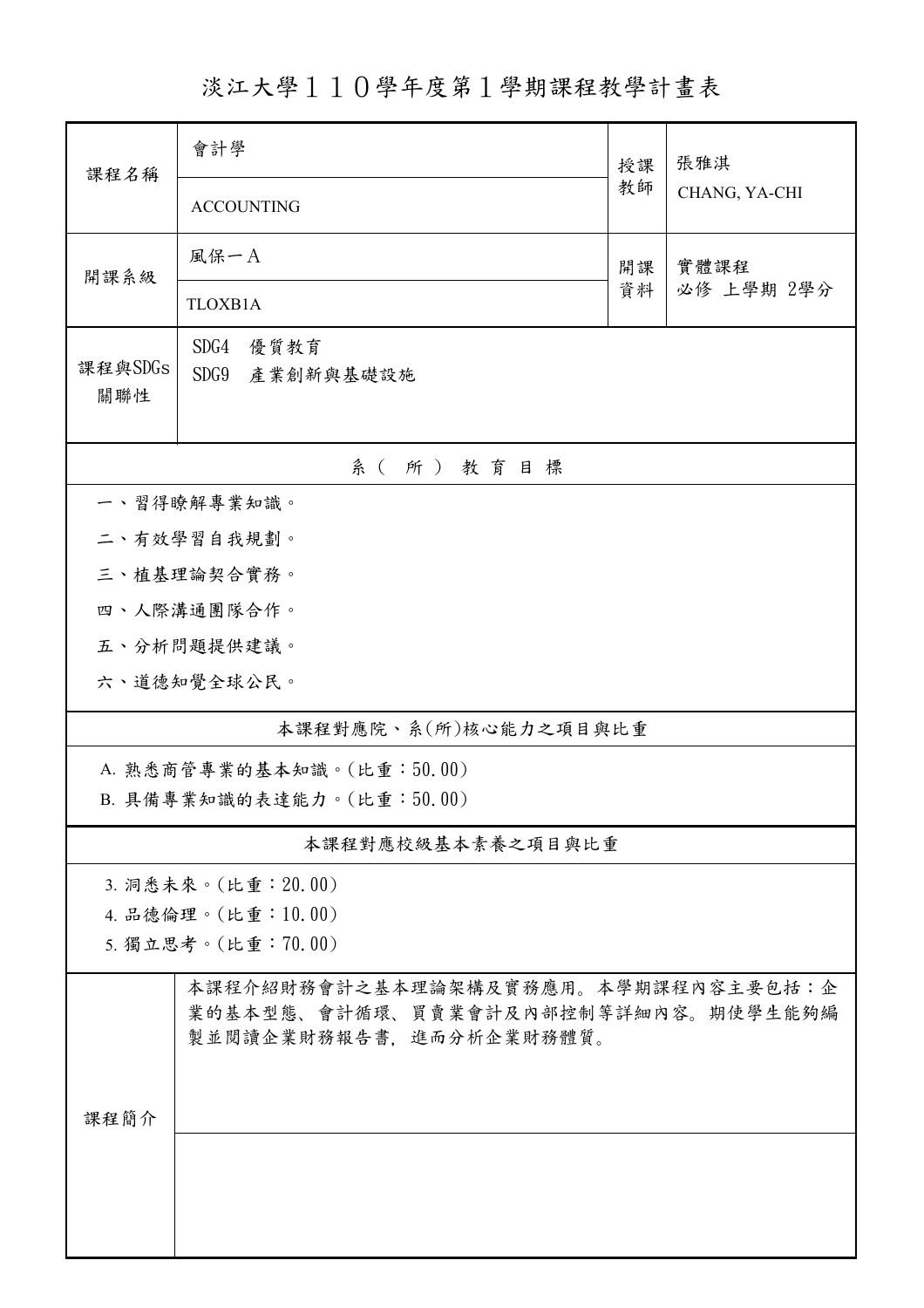|                                                                                                                                        | The main purpose of this course is to introduce basic framework and<br>practice of Financial Accounting. We will introduce the primary forms of<br>business organization, accounting cycle, merchandising operation, and internal<br>control. Further, students can prepare and understand financial statement<br>reports, then analyze a company's financial structure. |                                        |            |                                                 |            |  |  |  |
|----------------------------------------------------------------------------------------------------------------------------------------|--------------------------------------------------------------------------------------------------------------------------------------------------------------------------------------------------------------------------------------------------------------------------------------------------------------------------------------------------------------------------|----------------------------------------|------------|-------------------------------------------------|------------|--|--|--|
|                                                                                                                                        |                                                                                                                                                                                                                                                                                                                                                                          |                                        |            | 本課程教學目標與認知、情意、技能目標之對應                           |            |  |  |  |
|                                                                                                                                        | 將課程教學目標分別對應「認知(Cognitive)」、「情意(Affective)」與「技能(Psychomotor)」<br>的各目標類型。                                                                                                                                                                                                                                                                                                  |                                        |            |                                                 |            |  |  |  |
|                                                                                                                                        |                                                                                                                                                                                                                                                                                                                                                                          |                                        |            |                                                 |            |  |  |  |
| 一、認知(Cognitive):著重在該科目的事實、概念、程序、後設認知等各類知識之學習。<br>二、情意(Affective):著重在該科目的興趣、倫理、態度、信念、價值觀等之學習。<br>三、技能(Psychomotor):著重在該科目的肢體動作或技術操作之學習。 |                                                                                                                                                                                                                                                                                                                                                                          |                                        |            |                                                 |            |  |  |  |
| 序<br>號                                                                                                                                 | 教學目標(中文)                                                                                                                                                                                                                                                                                                                                                                 |                                        |            | 教學目標(英文)                                        |            |  |  |  |
| $\mathbf{1}$                                                                                                                           | 學習財務會計基本原理與觀念                                                                                                                                                                                                                                                                                                                                                            |                                        |            | Understanding accounting principles and concept |            |  |  |  |
| 2                                                                                                                                      |                                                                                                                                                                                                                                                                                                                                                                          | 瞭解並運用會計循環                              |            | understanding and applying accounting cycle     |            |  |  |  |
| 3                                                                                                                                      |                                                                                                                                                                                                                                                                                                                                                                          | 閱讀及分析財務報表                              |            | analyzing the financial<br>statements           |            |  |  |  |
|                                                                                                                                        | 教學目標之目標類型、核心能力、基本素養教學方法與評量方式                                                                                                                                                                                                                                                                                                                                             |                                        |            |                                                 |            |  |  |  |
| 序<br>號                                                                                                                                 | 目標類型                                                                                                                                                                                                                                                                                                                                                                     | 院、系 $(\kappa)$<br>核心能力                 | 校級<br>基本素養 | 教學方法                                            | 評量方式       |  |  |  |
| -1                                                                                                                                     | 認知                                                                                                                                                                                                                                                                                                                                                                       | AB                                     | 345        | 講述、實作                                           | 測驗、實作、活動參與 |  |  |  |
| 2                                                                                                                                      | 認知                                                                                                                                                                                                                                                                                                                                                                       | A                                      | 345        | 講述、實作                                           | 測驗、實作、活動參與 |  |  |  |
| 3                                                                                                                                      | 認知                                                                                                                                                                                                                                                                                                                                                                       | AB                                     | 345        | 講述、實作                                           | 測驗、實作、活動參與 |  |  |  |
|                                                                                                                                        |                                                                                                                                                                                                                                                                                                                                                                          |                                        |            | 授課進度表                                           |            |  |  |  |
| 週<br>文                                                                                                                                 | 日期起訖                                                                                                                                                                                                                                                                                                                                                                     |                                        |            | 內 容 (Subject/Topics)                            | 備註         |  |  |  |
|                                                                                                                                        | $110/09/22$ ~<br>110/09/28                                                                                                                                                                                                                                                                                                                                               | 课程說明與介紹                                |            |                                                 |            |  |  |  |
| $\overline{2}$                                                                                                                         | $110/09/29$ ~<br>110/10/05                                                                                                                                                                                                                                                                                                                                               | CH1 Accounting in Action               |            |                                                 |            |  |  |  |
|                                                                                                                                        | $110/10/06 \sim$<br>110/10/12                                                                                                                                                                                                                                                                                                                                            | CH1 Accounting in Action               |            |                                                 |            |  |  |  |
| 4                                                                                                                                      | $110/10/13$ ~<br>110/10/19                                                                                                                                                                                                                                                                                                                                               | Ch <sub>2</sub> The Recording Process  |            |                                                 |            |  |  |  |
| 5                                                                                                                                      | $110/10/20$ ~<br>110/10/26                                                                                                                                                                                                                                                                                                                                               | Ch <sub>2</sub> The Recording Process  |            |                                                 |            |  |  |  |
| 6                                                                                                                                      | $110/10/27$ ~<br>110/11/02                                                                                                                                                                                                                                                                                                                                               | Ch3 Adjusting the Accounts             |            |                                                 |            |  |  |  |
|                                                                                                                                        | $110/11/03$ ~<br>110/11/09                                                                                                                                                                                                                                                                                                                                               | Ch <sub>3</sub> Adjusting the Accounts |            |                                                 |            |  |  |  |
| 8                                                                                                                                      | $110/11/10$ ~<br>Ch4 Completing the Accounting Cycle<br>110/11/16                                                                                                                                                                                                                                                                                                        |                                        |            |                                                 |            |  |  |  |